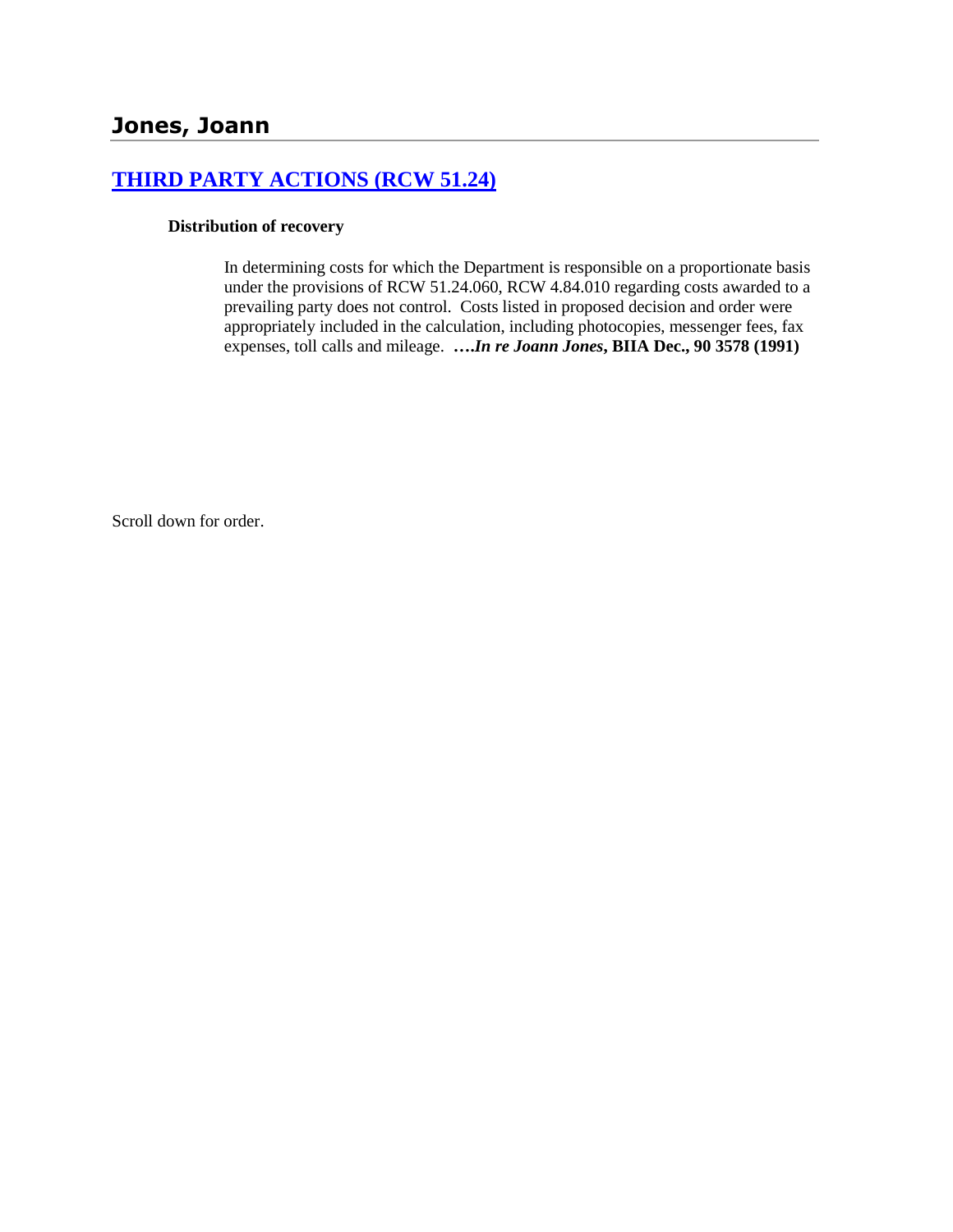## **BEFORE THE BOARD OF INDUSTRIAL INSURANCE APPEALS STATE OF WASHINGTON**

**)**

**IN RE: JOANN K. JONES ) DOCKET NO. 90 3578**

**CLAIM NO. J-741521 ) DECISION AND ORDER**

APPEARANCES:

Claimant, Joann K. Jones, by Lembhard G. Howell; Judy Olson, Legal Assistant

Employer, Pacific Lutheran University, None

Department of Labor and Industries, by The Attorney General, per Jack S. Eng, Assistant

This is an appeal filed by the claimant on July 5, 1990 from an order of the Department of Labor and Industries dated May 10, 1990 which adhered to the provisions of the order dated January 16, 1990. The order of January 16, 1990 mandated distribution of a third party recovery of \$53,000.00 with a net share to the attorney for fees and costs of \$26,124.48; net share to the claimant of \$26,360.52; and net share to the Department of \$515.00. Further, the order of January 16, 1990 declared a statutory lien against the third party recovery in the sum of \$986.42 and demanded reimbursement from the claimant in the amount of \$515.00. Last, the order of January 16, 1990 ordered that no benefits or compensation would be paid to the claimant until such time as the excess recovery totaling \$19,641.64 has been expended by the claimant for costs incurred as a result of the conditions covered under this claim. **REVERSED AND REMANDED**.

# **DECISION**

Pursuant to RCW 51.52.104 and RCW 51.52.106, this matter is before the Board for review and decision on a timely Petition for Review filed by the claimant to a Proposed Decision and Order issued on May 13, 1991 in which the order of the Department dated May 10, 1990 was affirmed.

The Board has reviewed the evidentiary rulings in the record of proceedings and finds that no prejudicial error was committed and said rulings are hereby affirmed.

The issue presented by this appeal is whether certain expenses totaling \$951.30 which were incurred by the claimant in prosecuting a third party action are properly deemed costs for which the Department is responsible for a proportionate share under RCW 51.24.060.

1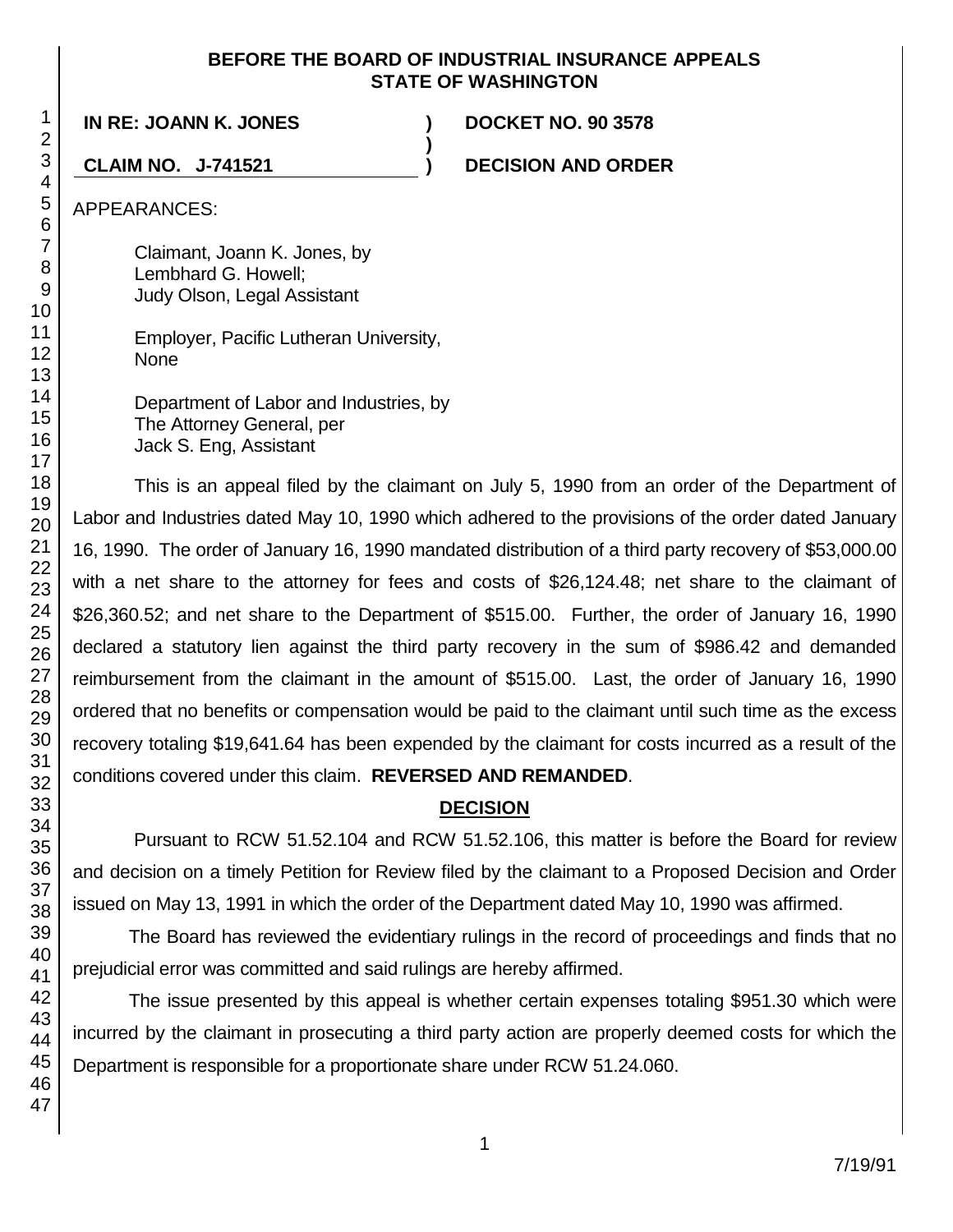In trying to come to an understanding as to the nature of costs, our industrial appeals judge relied on RCW 4.84.010. We believe that this reliance was misplaced. RCW 4.84.010 relates to costs allowed the prevailing party upon a court judgement. This is a statutory right given to the prevailing part over the losing party. It does not reflect, by any means, all of the expenses incurred in prosecuting a third party civil action such as the case at hand.

Costs are not be confused with overhead. Overhead refers to the general charges or expenses of a business which cannot be charged up as belonging to a particular work product. Overhead relates to items such as rent, taxes, insurance, lighting, heating, and so on. Costs, however, are specific and can be charged up to a particular case or work product as is the situation here. Our industrial insurance act both allows and, to a certain extent, encourages third party recovery actions under RCW 51.24. In doing so, the Department of Labor and Industries stands to recover a portion, if not all, of its statutory lien without advancing a dollar of costs or an hour of professional time. As Ms. Jones pointed out, had she elected to not pursue a third party action her cause would have been assigned to the Department under RCW 51.24.050. The Department would have then incurred the same types of expenses which it is now disputing.

After consideration of the entire record before us, we are persuaded that the \$951.30 in expenses as outlined on pages 1 and 2 of the Proposed Decision and Order are appropriately costs for which the Department is responsible for payment of a proportional share, per the provisions of RCW 51.24.060.

The Proposed Finding of Fact No. 1 and Proposed Conclusion of Law No. 1 are hereby adopted as this Board's finding and conclusion. In addition, we make the following findings and conclusions:

# **FINDINGS OF FACT**

- 2 In the course of prosecuting the third party action herein, the claimant expended money for telephone toll calls in the sum of \$99.80; 6,555 photocopies at \$.10 each in the sum of \$655.50; special messenger fees in the sum of \$91.00; fax expense to legal messengers in the sum of \$23.90; a further fax expense in the sum of \$5.00, further toll calls in the sum of \$54.30; and mileage expense in the sum of \$20.00.
- 3. The expenditures listed above in Finding of Fact No. 2 are specific litigation costs relatable to the claimant's third party action.

# **CONCLUSIONS OF LAW**

2. The items appearing in Finding of Fact No. 2 above are costs within the meaning of Chapter 51.24 RCW.